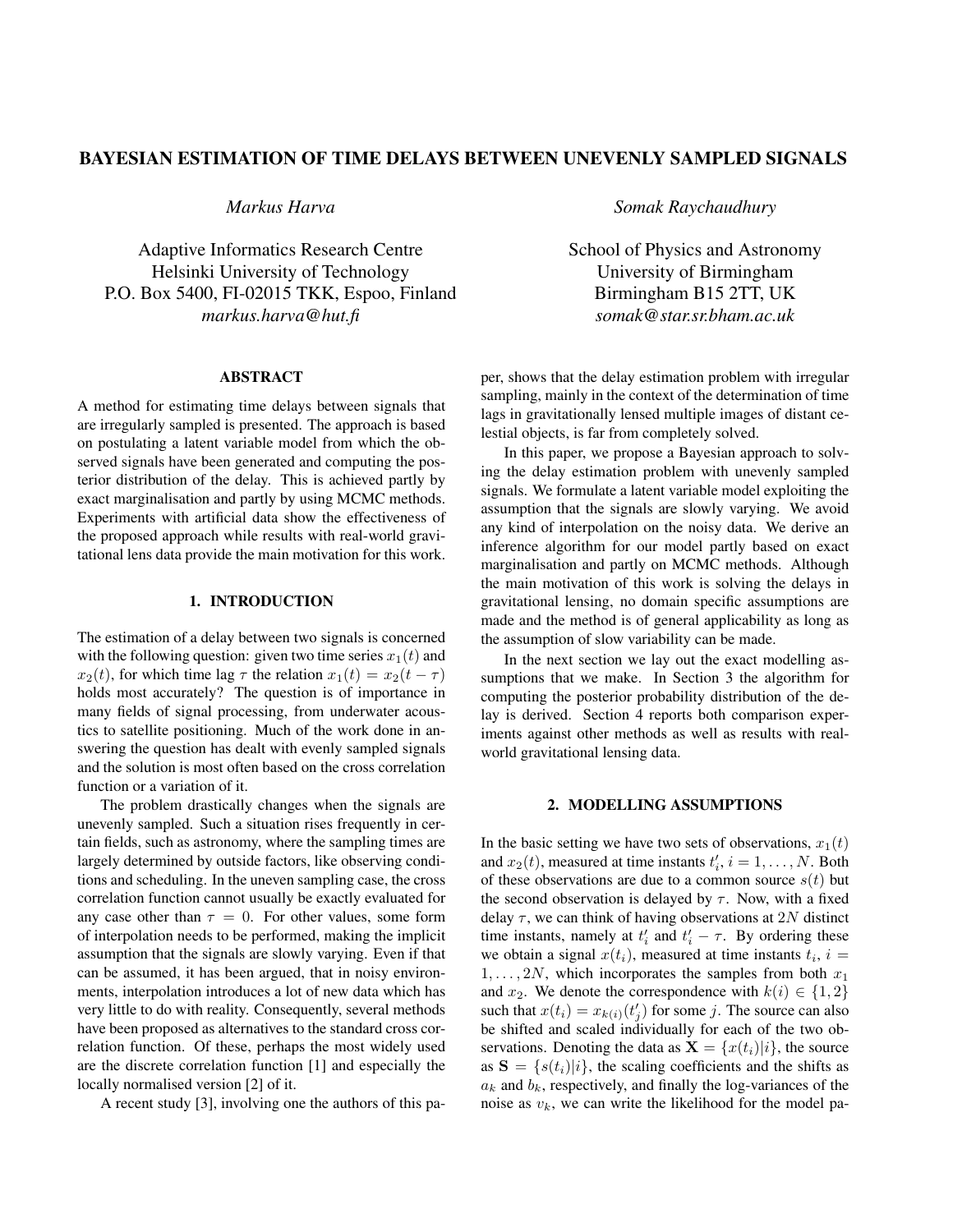

**Fig. 1**. The time delay  $\tau$  affects the structure of the model.

rameters as

$$
p(\mathbf{X}|\mathbf{S}, \{a_k\}, \{b_k\}, \{v_k\}, \tau)
$$
  
= 
$$
\prod_{i=1}^{2N} \mathcal{N}(x(t_i)|a_{k(i)}s(t_i) + b_{k(i)}, e^{v_{k(i)}}).
$$
 (1)

Here,  $\mathcal{N}(x|\mu, \sigma^2)$  denotes the normal distribution with mean  $\mu$  and variance  $\sigma^2$ .

The mere likelihood above doesn't relate the individual observations to each other in any way and hence using it alone it is not possible to estimate the delay. The additional assumption we make is that the source varies slowly in time, such that the next state  $s(t_{i+1})$  is dependent on the current state  $s(t_i)$ . We incorporate this assumption to the model by putting the following prior on S:

$$
p(\mathbf{S}|w, \gamma, \tau) = \prod_{i=2}^{2N} p(s(t_i)|s(t_{i-1}), w, \gamma) \times p(s(t_1))
$$
  
= 
$$
\prod_{i=2}^{2N} \mathcal{N}(s(t_i)|s(t_{i-1}), (t_i - t_{i-1})^{\gamma} e^w)
$$
  

$$
\times \mathcal{N}(s(t_1)|0, \sigma_s^2).
$$
 (2)

The prior states that the deviation of the source from the previous time instant is proportional to the temporal distance between the current instant and the previous instant. We see this formulation as least restrictive while still incorporating the prior knowledge. The constant  $\sigma_s^2$  specifies the prior variance of the source at the first time instant. Since the data can be normalised as a preprocessing step, we can use a moderate value of  $\sigma_s^2 = 10^2$ .

On the surface, it might seem that the delay has no role in Equations (1) and (2). It of course does, but the effect is of structural nature as it affects the combined time instants  $t_i$  and consequently the order in which the data samples appear in the model. This is illustrated in Figure 1.

For the parameters we choose the following priors:

$$
p(\tau) = \mathcal{N}(\tau | \mu_{\tau}, \sigma_{\tau}^{2}),
$$
  
\n
$$
p(w) = \mathcal{N}(w|-5, 5^{2}),
$$
  
\n
$$
p(v_{k}) = \mathcal{N}(v_{k}|-5, 5^{2}).
$$
\n(3)

The constants  $\mu_{\tau}$  and  $\sigma_{\tau}^2$  are chosen to reflect the earlier knowledge of the delay (if such exists), but so that they do not constrain the delay too much. We have considered  $\gamma$ both as a variable and a constant, but found that little difference is made in estimating it, and so we keep it fixed to  $\gamma = 2$ .

For the scale and shift parameters to be identifiable, we fix  $a_1$  and  $b_1$  to one and zero, respectively. Because of the normalisation, the values of the parameters  $a_2$  and  $b_2$  should not be too far from  $a_1$  and  $b_1$ . Hence, for them we have the priors

$$
p(a_2) = \mathcal{N}(a_2|1, 1), p(b_2) = \mathcal{N}(b_2|0, 1).
$$

When we have knowledge of the uncertainties related to the measuring process, we want to incorporate that to the model as well. In that case, we actually postulate  $X$  as hidden variables from which we have the noisy observations  $\mathbf{Y} = \{y(t_i)|i\}$  with known standard deviations  $\sigma_y(t_i)$ :

$$
p(\mathbf{Y}|\mathbf{X}) = \prod_{i=1}^{2N} \mathcal{N}\left(y(t_i)|x(t_i), \sigma_y^2(t_i)\right).
$$
 (4)

This concludes the formulation of the model in the case of two observed signals. The same construction extends straightforwardly to the multiple  $(> 2)$  signals case. Also, when several measurements from different wavelengths or distinct time intervals are available, we can use them jointly. If we have  $M$  datasets, we also have  $M$  set of parameters, excluding the delay (delays) which is (are) common to all datasets.

#### **3. LEARNING THE MODEL**

We are only interested in the posterior distribution of the delay  $p(\tau | Y)$  and consider all the other variables in the model to be nuisance parameters which we would like to marginalise out. In the next subsection we show how to get rid of most of the nuisance parameters by exact marginalisation which results in a recursive formula for the marginal likelihood. This reduces the dimensionality of the parameter space radically making sampling from the rest of the variables effective. The sampling procedure is discussed in Subsection 3.2.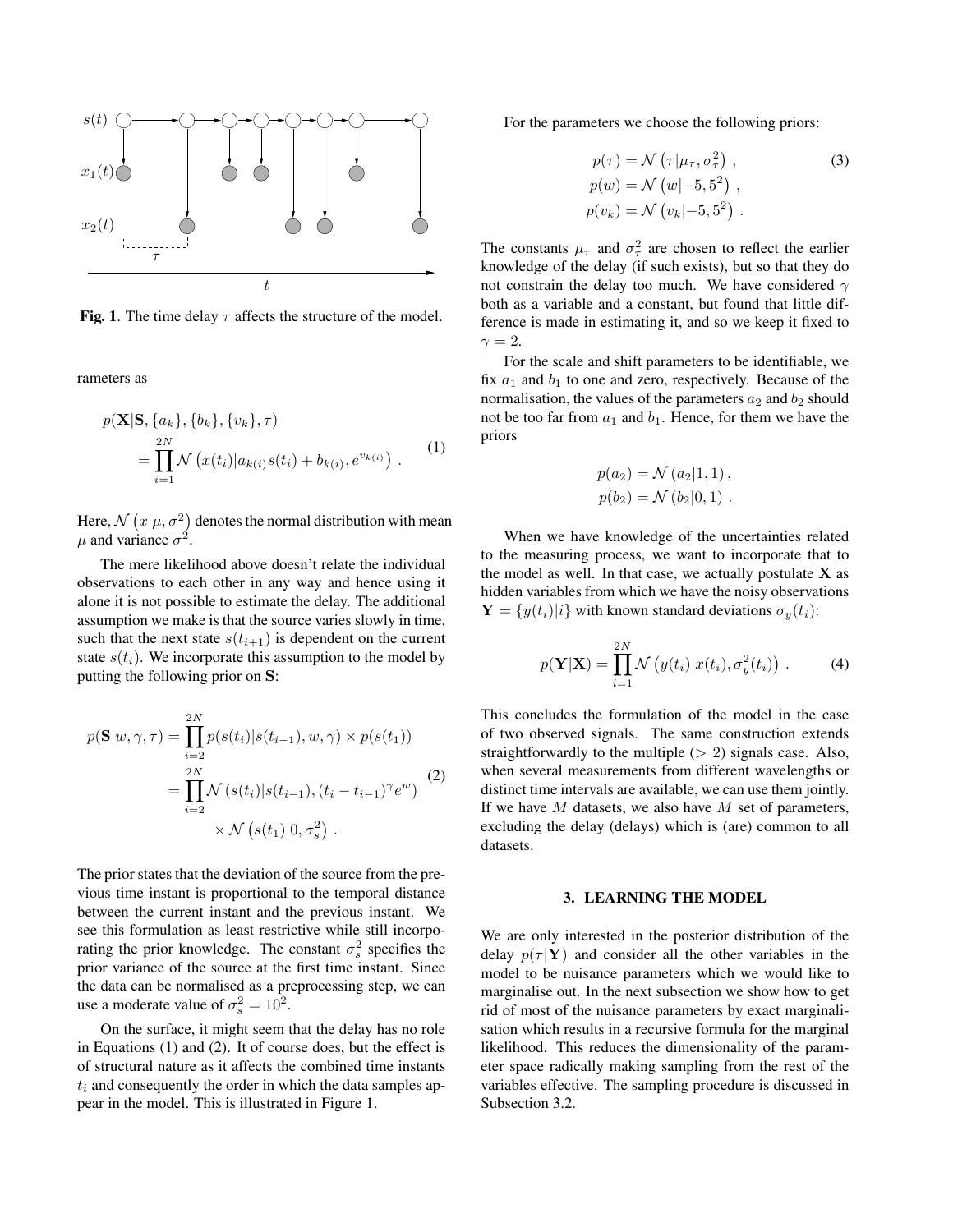#### **3.1. Marginalisation**

We denote by  $\theta$  all the time-independent parameters in the model, excluding the delay. We are going to compute the marginal likelihood  $p(Y|\tau, \theta)$ . We can easily integrate out the error model:

$$
p(\mathbf{Y}|\mathbf{S}, \tau, \boldsymbol{\theta}) = \int d\mathbf{X} p(\mathbf{Y}|\mathbf{X}) p(\mathbf{X}|\mathbf{S}, \tau, \boldsymbol{\theta})
$$
  
\n
$$
= \int d\mathbf{X} \left\{ \prod_{i=1}^{2N} p(y(t_i)|x(t_i)) p(x(t_i)|s(t_i), \tau, \boldsymbol{\theta}) \right\}
$$
  
\n
$$
= \prod_{i=1}^{2N} \int dx(t_i) \mathcal{N}(y(t_i)|x(t_i), \sigma_y^2(t_i))
$$
  
\n
$$
\times \mathcal{N}(x(t_i)|a_{k(i)}s(t_i) + b_{k(i)}, e^{v_{k(i)}})
$$
  
\n
$$
= \prod_{i=1}^{2N} \frac{1}{|a_{k(i)}|} \mathcal{N}(\hat{y}(t_i)|s(t_i), \tilde{y}(t_i)),
$$

where

$$
\hat{y}(t_i) = \frac{y(t_i) - b_{k(i)}}{a_{k(i)}}
$$
 and  $\tilde{y}(t_i) = \frac{e^{v_{k(i)}} + \sigma_y^2(t_i)}{a_{k(i)}^2}$ 

To marginalise over the source, we need to compute the integral

$$
p(\mathbf{Y}|\tau, \boldsymbol{\theta}) = \int \mathrm{d}\mathbf{S} \, p(\mathbf{Y}|\mathbf{S}, \tau, \boldsymbol{\theta}) p(\mathbf{S}|\tau, \boldsymbol{\theta})
$$
  
= 
$$
\int \mathrm{d}s(t_1) \cdots \mathrm{d}s(t_{2N}) \left\{ \prod_{i=2}^{2N} \frac{1}{|a_{k(i)}|} \mathcal{N}(\hat{y}(t_i)|s(t_i), \tilde{y}(t_i)) \right\}
$$
  

$$
\times \mathcal{N}(s(t_i)|s(t_{i-1}), (t_i - t_{i-1})^{\gamma} e^w) \right\}
$$
  

$$
\times \frac{1}{|a_{k(1)}|} \mathcal{N}(\hat{y}(t_1)|s(t_1), \tilde{y}(t_1)) \mathcal{N}(s(t_1)|0, \sigma_s^2) .
$$

Making use of Gaussian identities, this can be evaluated by integrating  $s(t_i)$  out one by one starting from  $s(t_1)$  and the procedure yields the expression

$$
p(\mathbf{Y}|\tau, \theta) = \left\{ \prod_{i=2}^{2N} \frac{1}{|a_{k(i)}|} \times \mathcal{N}(\hat{y}(t_i)|\hat{s}(t_{i-1}), (t_i - t_{i-1})^{\gamma} e^{w} + \tilde{s}(t_{i-1}) + \tilde{y}(t_i)) \right\}
$$
  
 
$$
\times \frac{1}{|a_{k(1)}|} \mathcal{N}(\hat{y}(t_1)|0, \sigma_s^2 + \tilde{y}(t_1)),
$$

where the quantities  $\hat{s}$  and  $\tilde{s}$  are computed from the recursive formulae

$$
\tilde{s}(t_1) = (\sigma_s^{-2} + \tilde{y}^{-1}(t_1))^{-1}
$$
  

$$
\hat{s}(t_1) = \tilde{s}(t_1) \hat{y}(t_1) / \tilde{y}(t_1)
$$

and for  $i > 1$ 

.

$$
\tilde{s}(t_i) = \left\{ \left[ (t_i - t_{i-1})^{\gamma} e^w + \tilde{s}(t_{i-1}) \right]^{-1} + \tilde{y}^{-1}(t_i) \right\}^{-1}
$$

$$
\hat{s}(t_i) = \tilde{s}(t_i) \left\{ \hat{s}(t_{i-1}) / \left[ (t_i - t_{i-1})^{\gamma} e^w + \tilde{s}(t_{i-1}) \right] + \hat{y}(t_i) / \tilde{y}(t_i) \right\}.
$$

### **3.2. Sampling procedure**

The final step in obtaining summaries from  $p(\tau | Y)$  is to sample from  $p(\tau, \theta | \mathbf{Y})$ . As an alternative, we considered numerically marginalising over  $\theta$ , but the dimensionality is still high enough, especially in the case of more than one delay and more than two datasets, to render the task intractable.

The Metropolis algorithm (see e.g. [4]) is particularly suitable here, as it only requires us to be able to evaluate the unnormalised posterior density; something we can readily accomplish by multiplying the marginal likelihood of the previous section with the prior. In addition, a suitable jumping distribution needs to be formulated such that the resulting Markov Chain converges reasonably fast.

A crucial part in using MCMC methods is the evaluation of the convergence of the chain. If the Markov chain has not converged to its equilibrium distribution, the samples do not come from the desired distribution making further inferences invalid. Although there is no fool proof method to assess the convergence, there exists several schemes that have been proved to be useful in practise. One such method, and the one we have used here, is to compute the so-called potential scale reduction factor [5] from several parallel Markov chains started from random initial states. It should give an estimate of how much the scale of the empirical posterior could be reduced by obtaining more samples. Practically, it compares the first and second order moments of the parallel chains.

### **4. EXPERIMENTAL RESULTS**

The main motivation of this work is the estimation of delays in gravitational lensing systems. However, comparing methods using real datasets is very difficult as the true delay remains unknown. Hence, we have made comparison experiments using artificial datasets, as then we can make well justified claims about the accuracy of different methods. These are reported in the next subsection. Results with real-world gravitational lensing datasets are reported and discussed in Section 4.2.

#### **4.1. Controlled comparisons**

We compare the proposed approach to the following three widely used methods: discrete correlation function (DCF) [1],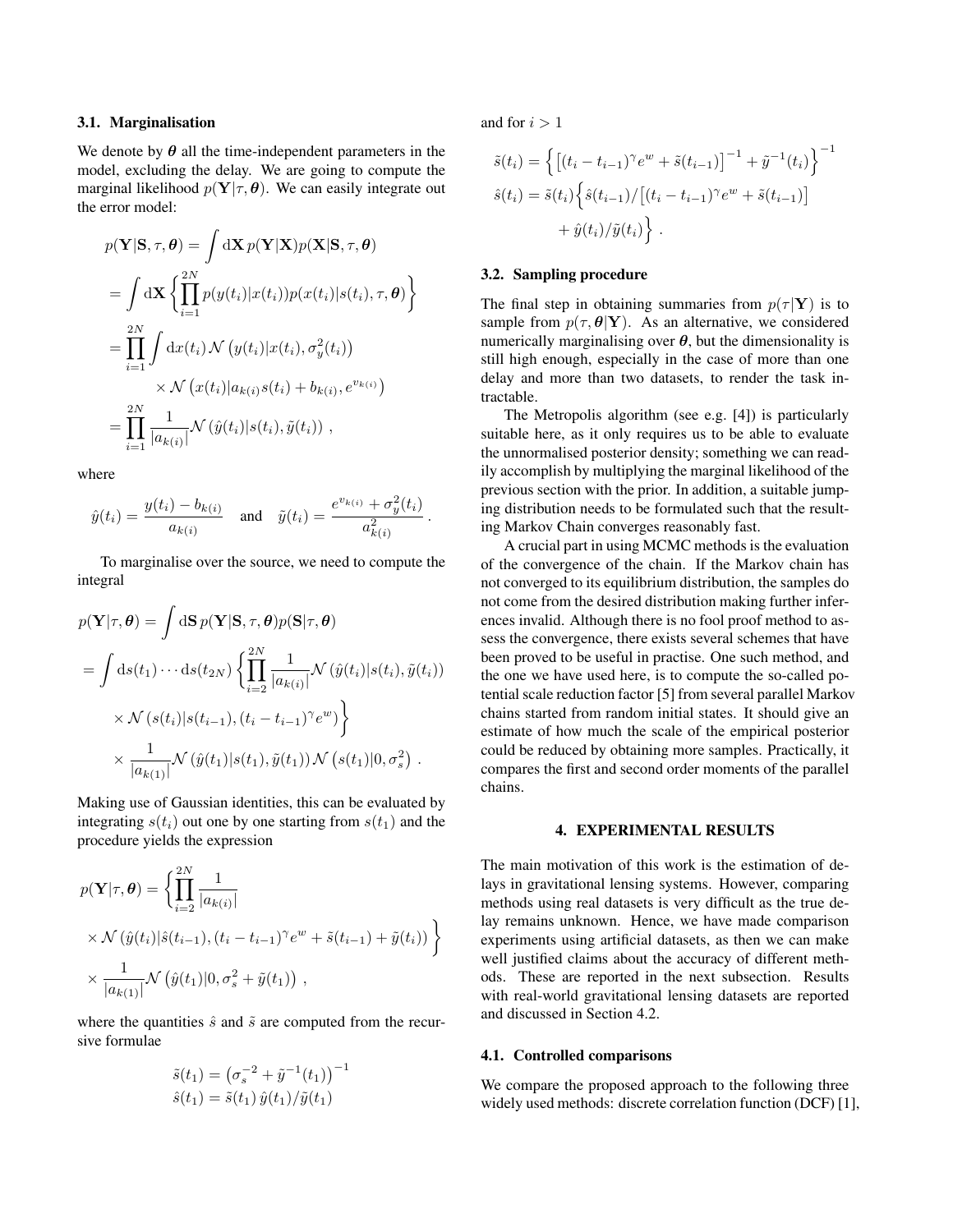

**Fig. 2**. Examples of artificial datasets with various noise levels.

locally normalised discrete correlation function (LNDCF) [2], and linear interpolation followed by standard cross correlation (similar scheme used e.g. in [6]).

We did repeated experiments with artificial datasets generated from our model with a fixed delay of 35 units. The datasets were comprised of two observed signals having one hundred samples each. The sampling time instants  $t_i$  where generated from the following mixture model:

$$
\Delta t \sim 0.8 \times \mathcal{E}(1) + 0.2 \times \mathcal{E}(0.1)
$$
  

$$
t'_{i} = t'_{i-1} + \Delta t,
$$

where  $\mathcal{E}(\lambda)$  denotes the exponential distribution with inverse scale  $\lambda$ . This model was used to simulate the gaps that are typical in astronomical datasets. The source was generated using Eq. (2) with  $\gamma = 2$  and  $w = 2 \ln 0.05$ . The observations were generated from the distribution (1) with  $a_1 = 1, b_1 = 0, a_2 = 0.8$  and  $b_2 = 0.2$ . The noise variances  $e^{v_k}$  were same for both observations and three different levels (resulting in three sets of datasets) of it was used, namely  $0.1<sup>2</sup>$ ,  $0.2<sup>2</sup>$  and  $0.4<sup>2</sup>$ . Each of the three groups contained 225 datasets and examples from each of them are shown in Figure 2.

The DCF and LNDCF methods contain one tunable parameter: the binning size. To make the comparison as fair as possible, we optimised this by trying various binsizes between 5 and 60. We found that the binsize of 10 produced the best results on average with both of the methods. With the linear interpolation approach one can vary the sampling frequency. Again we tried several possibilities between 0.01 and 1.0, but found that between this interval, it didn't make much of a difference, so we selected the value 0.05. With

all these methods, we computed the value of the correlation function between 0 and 70 with stepping of 0.2 and selected the delay with the highest value as the estimate.

The proposed approach contains several tunable parameters in the proposal distribution. However, as opposed to the comparison methods, these can be selected without knowing the true delay, by monitoring the rejection ratio and adjusting the parameters appropriately. The prior on  $\tau$  (see Eq. (3)) was chosen to be very vague with  $\mu_{\tau} = 0$  and  $\sigma_{\tau} = 200$ . We drew 10000 samples from five independent chains having random initial value for the delay selected from the uniform distribution on [0, 70]. To reduce the possibility of including samples not coming from the posterior due to failure to converge, we tried to prune one to two of the chains by computing the potential scale reduction factor for each of the subset of chains and selecting the subset with the lowest value. Finally, half of the samples from each of the chains were discarded as the burn-in period, and the rest of the samples were combined. To be able to compare against the other methods, we collapsed the posterior distribution of the delay to a point estimate by computing the sample mean.

The accuracy of the estimates was measured using the average error defined as

AE = 
$$
\frac{1}{225} \sum_{i=1}^{225} |\hat{\tau}_i - 35|,
$$

where  $\hat{\tau}_i$  is the estimate for dataset *i*. Ideally the AE would be zero, meaning an exactly correct estimate every single time. The scheme of randomly guessing a delay between 0 and 70 can be thought of as the baseline (in the experimental setting adopted, the comparison methods could produce an estimate only within this interval). Using that scheme, the average error would be (on average) 17.5.

Figure 3 shows the average errors as well as the 25%, 50% and 75% error quantiles for the different methods with the various noise levels. DCF seems to give consistently bad results almost independent of the amount of noise. LNDCF and the interpolation approach perform at a very similar level. The proposed approach is better on average with all noise levels and the difference becomes more prominent as the noise condition gets worse.

## **4.2. Estimating the delays in gravitational lensing systems**

Gravitational lensing occurs when the light coming from a distant quasar is bent by the gravitational potential of an intermediate galaxy such that several images of the source are observed. Relativistic effects as well as the different lengths of the paths affect the time it takes for the photons originating from the source to travel to the observer. This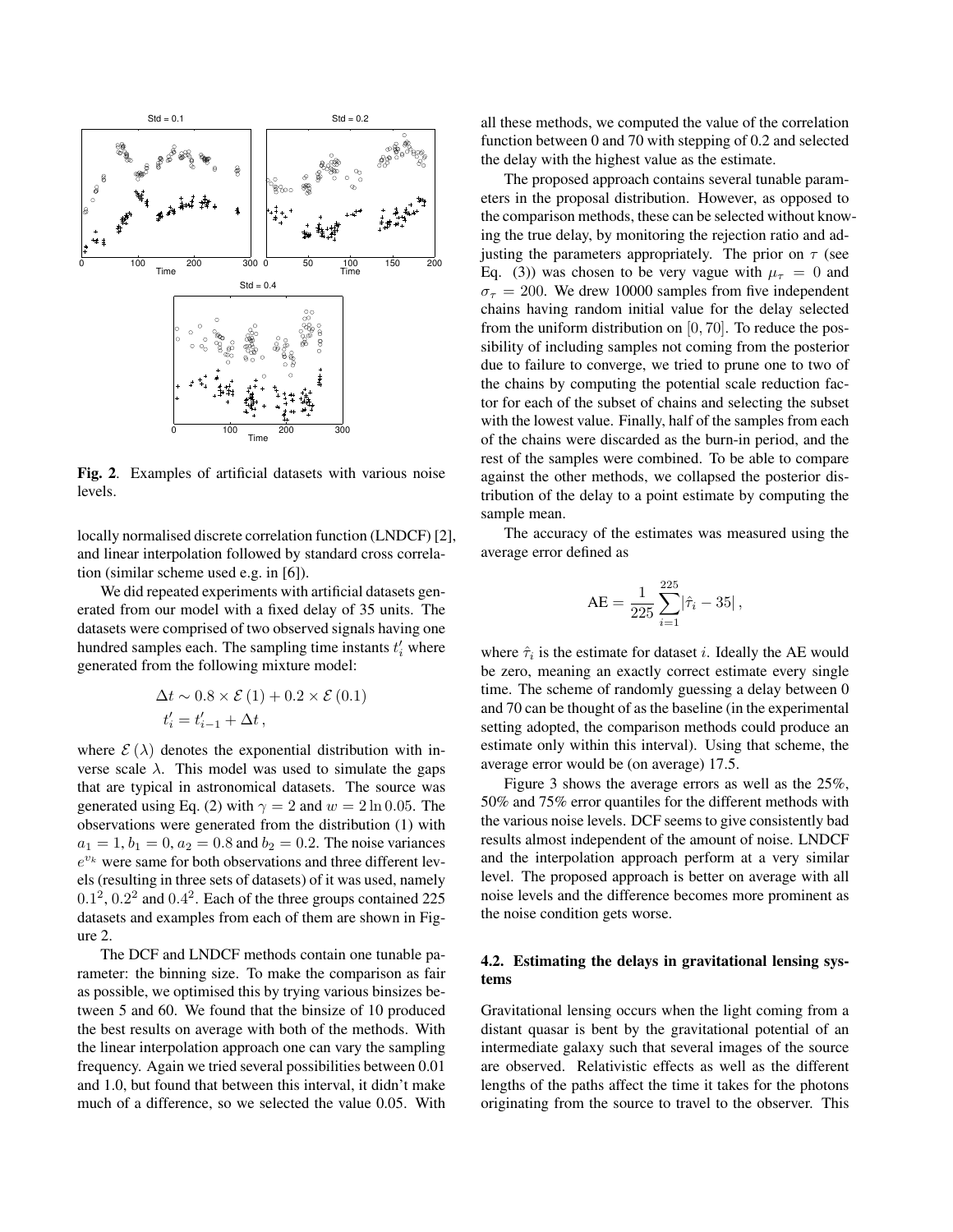

**Fig. 3**. Error statistics for different methods.

is perceived as a delay in the variations of the intensity profiles between the images. The significance of estimating the delays in such systems stems from the early observation that they can be used in determining important cosmological quantities [7].

We have determined the delays in several lensing systems and contrasted the results against earlier findings. The whole study is mainly interesting to the astronomical community and will be detailed elsewhere. Since the true delays are and will remain unknown, we cannot make well justified claims of having measured them better or worse than our predecessors. Instead, here we shall point out the benefits of the kind of analysis we are doing in the sense that, in addition of being rather accurate, it equips us with full probability distributions over the quantities of interest. This is very important knowledge since the uncertainties in the delays will translate to uncertainties in the derived quantities.

We shall concentrate on two systems which lie at both extremes on the well-determined / ill-determined axis. These are the systems B0218+357 (with two distinct images AB, hereafter B0218) and PG1115+080 (with at least three distinct images ABC, hereafter PG1115). The intensity profiles obtained from the systems are shown in Figure 4. In summary, Table 1 shows our results and previous measures of the delays. With B0218 we find a delay that is very well in match with the previous measure. The situation is somewhat different with PG1115. The results are not completely contradictory to the earlier findings but not in exact harmony either. Then again, with PG1115 there has been controversy before this, as is visible in the Table 1. Looking at the posterior distribution of the delays provided by our method (shown in Figure 5), we can gain some insight why this happens. The posterior over the delay in B0218



**Fig. 4**. Top: the two images of B0218 and the corresponding intensity measurements. Bottom: The four images of PG1115 with the light curves (the two images close to each other are merged). The images were obtained from CAS-TLES [8].

**Table 1**. Our estimates of time delays compared to previous results

| ັບມີພະເມ   |     |                 |                             |      |
|------------|-----|-----------------|-----------------------------|------|
| System     | Im. | Our Delay       | Previous<br><b>Measures</b> | Ref. |
|            |     |                 |                             |      |
| B0218+357  |     | $10.9 \pm 0.7$  | $10.5 \pm 0.4$              | [9]  |
| PG1115+080 | AC  | $-11.7 \pm 1.7$ | $-13 + 1$                   | [10] |
|            |     |                 | $-9.4 \pm 3.4$              | [11] |
|            | BC. | $-22.7 + 1.8$   | $-25 \pm 1$                 | [10] |
|            |     |                 | $-23.7 \pm 3.4$             | [11] |



**Fig. 5**. Left: the posterior over the delay in B0218. Right: same for the delay AB in PG1115.